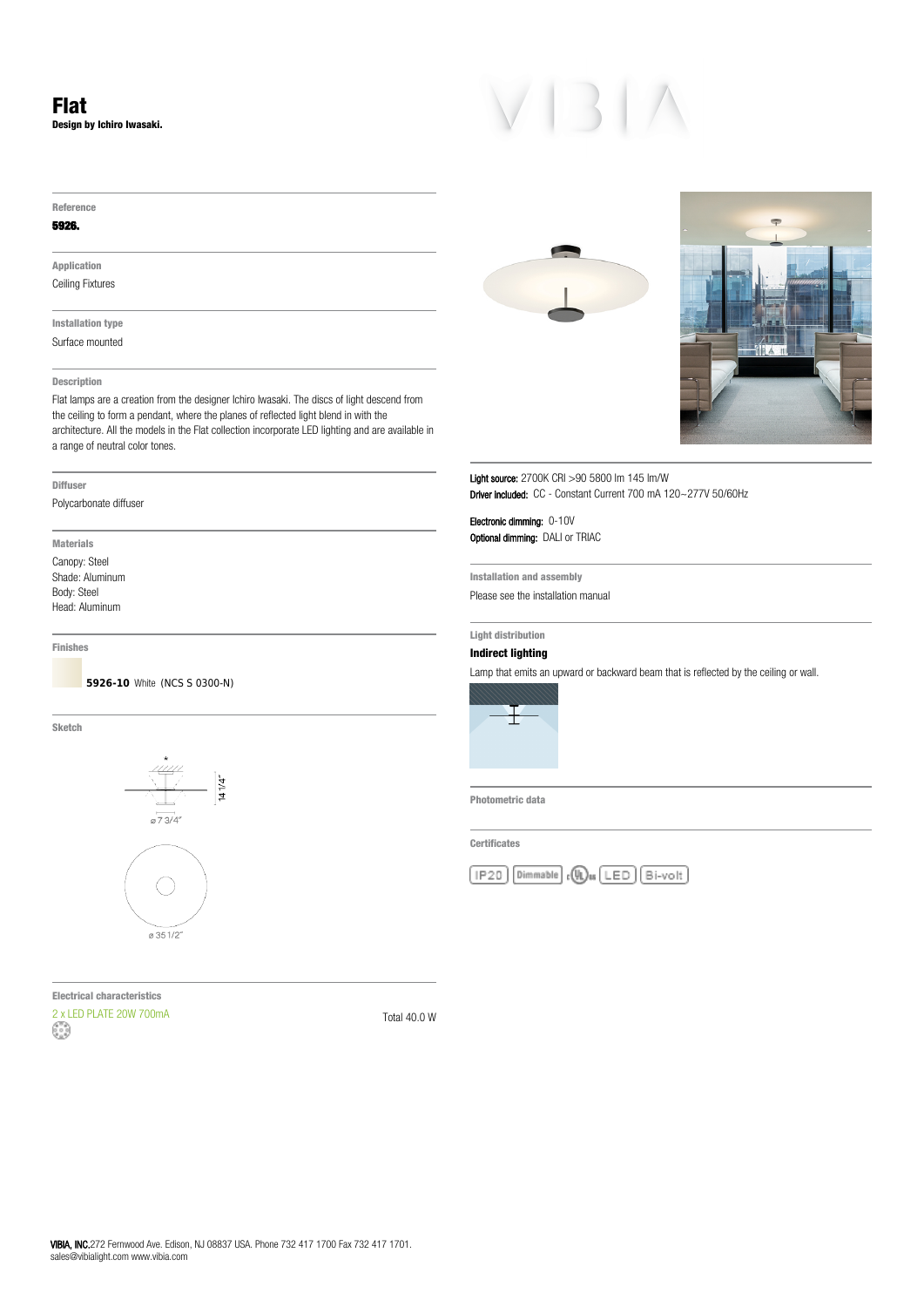**Reference**

### **5924.**

**Application** Ceiling Fixtures

**Installation type** Surface mounted

### **Description**

Flat lamps are a creation from the designer Ichiro Iwasaki. The discs of light descend from the ceiling to form a pendant, where the planes of reflected light blend in with the architecture. All the models in the Flat collection incorporate LED lighting and are available in a range of neutral color tones.

### **Diffuser**

Polycarbonate diffuser

**Materials** Canopy: Steel Reflector: Aluminum Body: Steel

**Finishes**

**5924-10** White (NCS S 0300-N)

**5924-72** White, Green L1 (NCS S 0300-N, NCS S 4005-G80Y)

**5924-73** White, Grey L1 (NCS S 0300-N, NCS S 1000-N)

**Sketch**



**Electrical characteristics** 3 x LED PLATE 20W 700mA<br>
Fotal 60.0 W





Light source: 2700K CRI >90 8700 lm 145 lm/W Driver included: CC - Constant Current 700 mA 120~277V 50/60Hz

Electronic dimming: 0-10V **Optional dimming: DALI or TRIAC** 

**Installation and assembly** Please see the installation manual

## **Light distribution**

# **Indirect lighting**

Lamp that emits an upward or backward beam that is reflected by the ceiling or wall.



**Photometric data**

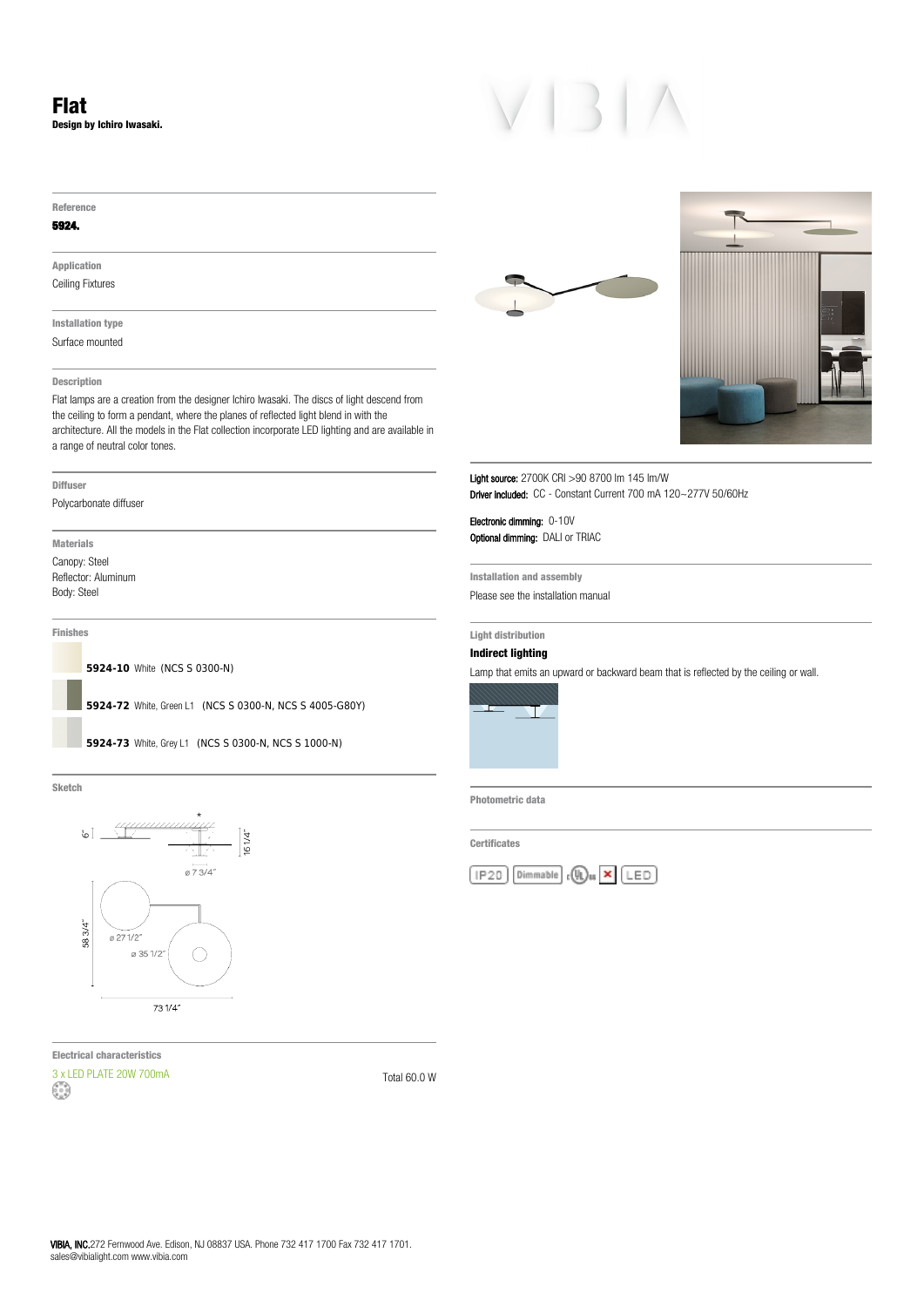**Reference**

### **5922.**

**Application** Ceiling Fixtures

**Installation type** Surface mounted

### **Description**

Flat lamps are a creation from the designer Ichiro Iwasaki. The discs of light descend from the ceiling to form a pendant, where the planes of reflected light blend in with the architecture. All the models in the Flat collection incorporate LED lighting and are available in a range of neutral color tones.

### **Diffuser**

Polycarbonate diffuser

**Materials** Canopy: Steel Reflector: Aluminum Body: Steel

**Finishes**

**5922-10** White (NCS S 0300-N)

**5922-71** White, Green L1, Grey L1 (NCS S 0300-N, NCS S 4005-G80Y, NCS S 1000-N)

**Sketch**



**Electrical characteristics**  $4 \times$  LED PLATE 20W 700mA  $\begin{pmatrix} 2 \ 3 \end{pmatrix}$  Total 80.0 W





Light source: 2700K CRI >90 11600 lm 145 lm/W Driver included: CC - Constant Current 700 mA 120~277V 50/60Hz

Electronic dimming: 0-10V Optional dimming: DALI or TRIAC

**Installation and assembly** Please see the installation manual

## **Light distribution**

# **Indirect lighting**

Lamp that emits an upward or backward beam that is reflected by the ceiling or wall.



**Photometric data**